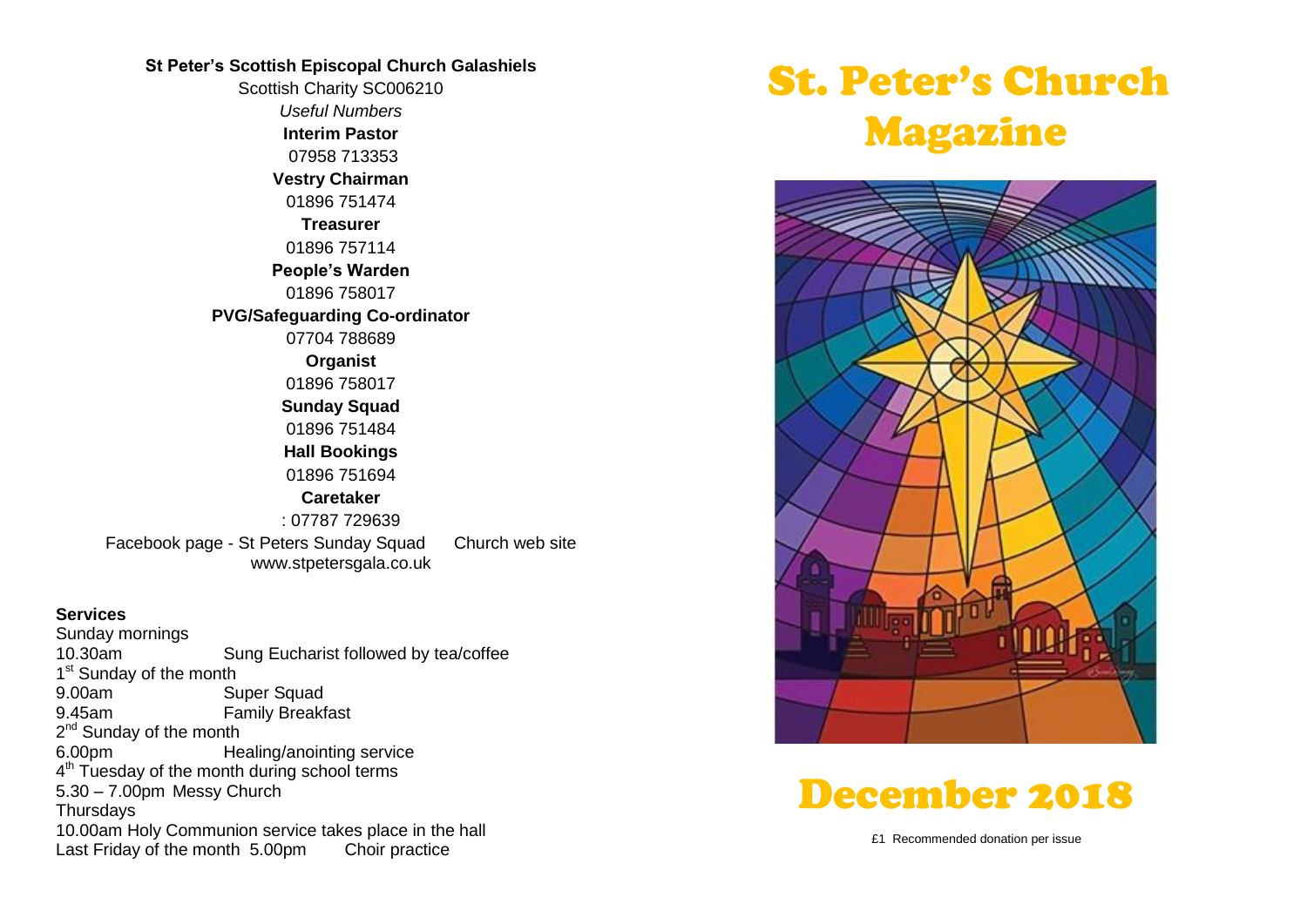## **Shared Leadership Team**

Susan Boorman Sheena Cossar Karen Ellis John Maltman Nancy Muir Monica Reynolds

### **Church Diary December**

| Sun 2 <sup>nd</sup>    | 10.30am Sung Eucharist                          |
|------------------------|-------------------------------------------------|
| Wed 7 <sup>th</sup>    | 7.30pm Advent Study group @ Nancy's             |
| Thurs 8 <sup>th</sup>  | 10am Communion                                  |
| Sum 9 <sup>th</sup>    | 9.00am Super Squad                              |
|                        | 9.45am Family breakfast                         |
|                        | 10.30am Sung Eucharist                          |
|                        | 2.00pm Food bank meeting in hall                |
|                        | 6.00pm Healing service                          |
| Tues 11 <sup>th</sup>  | 7.30pm SLT meeting @ Sheena's                   |
| Wed $12^{\text{th}}$   | 7.30pm Advent Study group @ Nancy's             |
| Thurs 13 <sup>th</sup> | 10.00am Communion                               |
| Sat 15 <sup>th</sup>   | 12.30pm Soup 'n' Pud lunch                      |
|                        | 3.00pm Nativity rehearsal                       |
| Sun 16 <sup>th</sup>   | 10.30 Nativity service                          |
| Wed 19 <sup>th</sup>   | 7.30pm Advent Study group @ Nancy's             |
| Thurs 22 <sup>nd</sup> | 10.00am Communion                               |
| Sun $23^{\text{rd}}$   | 10.30am Sung Eucharist, rev David Dalglish      |
|                        | 6.30pm Service of lessons and carols            |
| Mon $24th$             | 6.00pm Christingle service                      |
|                        | 8.30pm Christmas Eve Eucharist, Rev Annie Naish |
| Tues $25th$            | 10.30am Christmas Day Eucharist                 |
| Thurs 27 <sup>th</sup> | 10.00am Communion                               |
| Fri $28th$             | 5.00pm Choir Practice                           |
| Sun $30th$             | 10.30am Sung Eucharist, Rev Sarah Kilbey        |

ooooooooooooooooooooooooooooooooooooooooooooooooooooooooooooooooo



## Christmas Services

Sunday  $16<sup>th</sup>$  10.30am Children's Nativity Sunday 23rd 10.30am Sung Eucharist 6.30pm Carol service Monday 24<sup>th</sup> 6.00pm Christingle service 8.30pm Christmas Eve Eucharist

Christmas Day 10.30am Family Service



#### **Emergency Prayer Circle**

This is a group in the church which prays for people at times of special need. If you know of a member of your family or a friend facing crisis or difficulty who would be grateful of such confidential support

Call 01896 831418 or 01896 751484



Roslynn, Darrin, Fiona, Ivy, Karina, James, Jaci, (William, Bethany, Katie & John), Jim, Ruth, Kris, Rebecca, Steph, Emily & Holly, Sadie, Joan, Jane, Sarah, Nigel, Jennifer, Kevin, Claire, Sheila, John, Fred, (Katie, Stephanie, Ted, April, Finn & Joan), Caitlin & her family, the Ellis family, 6 year old Joe and his family, Kerryanne & her family, Dominique, Bob, Maria, Andrew, Mirriam, Liz, Jessica

## **December Anniversary of Baptism**<br>4<sup>th</sup> Isla & Jamie Gillespie 11<sup>th</sup> Ruairi Hogg

4<sup>th</sup> Isla & Jamie Gillespie and 11<sup>th</sup> Ruairi Hogg 12<sup>th</sup> Ava Forrest 18<sup>th</sup> Kyle Hewitson



## **AGM**

Following the AGM on Sunday 18<sup>th</sup> November there are some vacancies on the Vestry and other volunteering opportunities for church members.

Brian Pudner resigned as Chairman and John Marsden agreed to fill this post. Gordon Lounsbach resigned as secretary and the vestry will fill this post in the near future.

Beth Cumming is our new Alternative Lay Representative.

Outwith the Vestry St Peter's needs a Buildings Convenor and someone to take Hall and Church Bookings.

Please do consider giving some of your time and skills to the running of our church.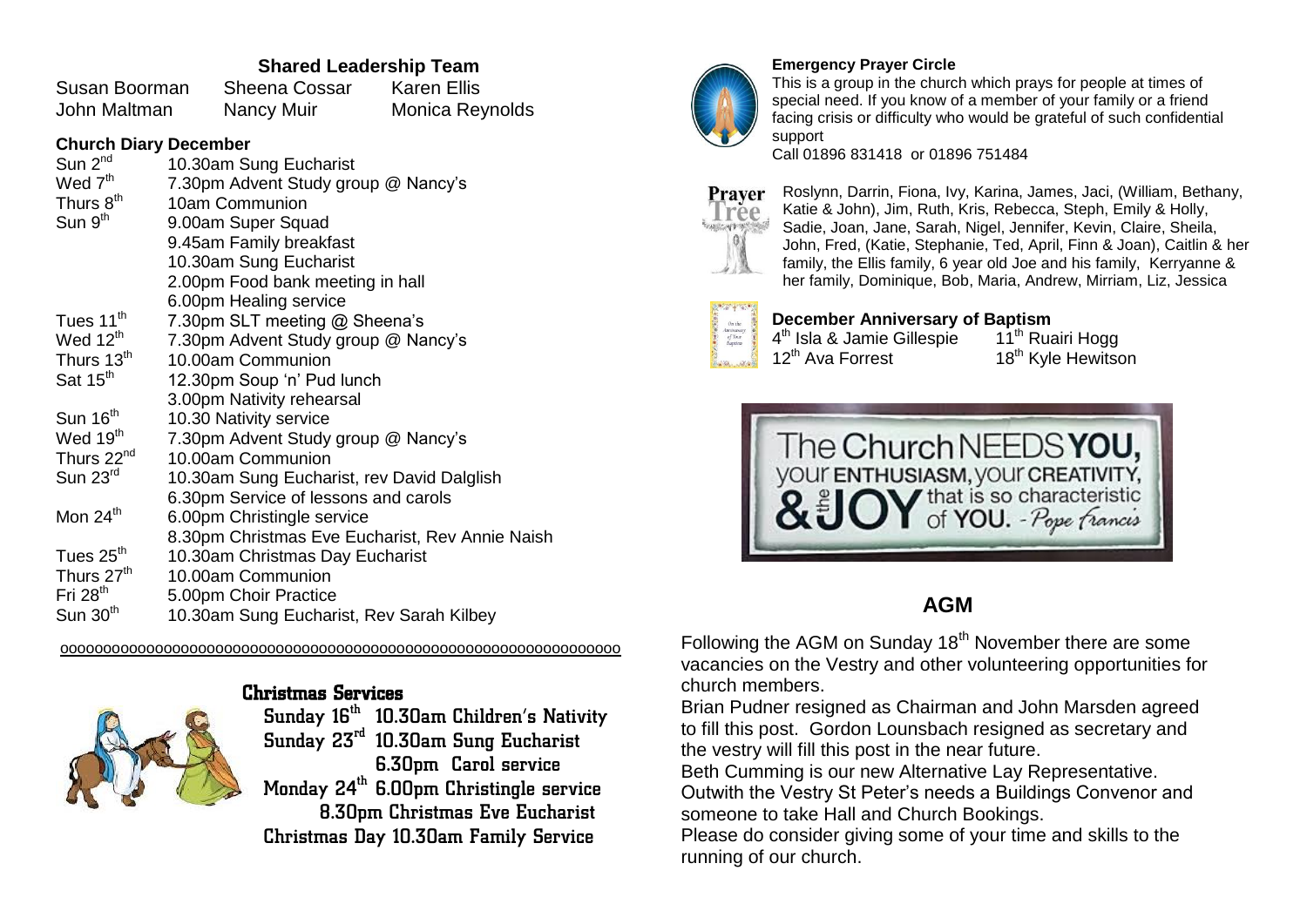## **What Can I Give Him?** What can I give Him, poor as I am? If I were a shepherd, I would bring a lamb. If I were a wiseman, I would do my part. Yet, what can I give Him? Give Him my heart!



This is the time of year that our children go in search of sheep. I don't *think* they'll find any hiding up trees like this lot!

I suspect the sheep will be hiding in shop windows in Galashiels and the children have to identify where they are and see how many they can find.

At the Christingle service the sheep are brought into church and taken to be placed round the Nativity display at the altar.





## **TO EVERYONE AT ST PETER'S, ST CUTHBERT'S AND ST JOHN'S CHURCHES AND ALL INVOLVED IN THE A7 CENTRE OF MISSION,**

I write to introduce myself.

I am Simon Cake and I am the person you

have invited to be part of Centre of Mission and I am so pleased and excited at the prospect and am really looking forward to being with you all. Let me tell you a bit about myself and Oliver, my son; I have been married for 33 years but sadly lost Kathleen my wife to cancer in the early part of this year - so it is just myself and Oliver (who is 16.5) and our black & white cat – called Ben. (Ben is actually a girl cat but when he was small Oliver wanted a boy cat so she has the name Ben!!)

I love to walk, run, swim and when I get the opportunity I like to sail. The other things I enjoy are watching movies (I really enjoy comedy) and going out for meals.

My cooking skills aren't so good but they are improving, although Oliver would still prefer a Take-Away to my cooking any day!

Oh yes – I also have a train set. It was bought for Oliver as a wee boy – really it was for me and he was the excuse to buy it.

Oliver at the moment is at college taking a foundation engineering course and is unsure what he wants to do at the end of it. He has a girlfriend who seems to be the most important thing in his life just now – oh to be young!!

I've not always been a church-goer.

In fact it was quite late in my life and while serving in the Army that I accepted God.

When I was in the army my specialist work was in Ammunition and Explosive Ordnance Devices (Bomb Disposal) I've also been a Printer and worked in Logistics. The Army sponsored me to study for the Church – I think they felt it safer!

I can honestly say that moving to work whole-time for God has been the best move I have ever made.

I am a Church Army evangelist and have been a member of the Army since 1986.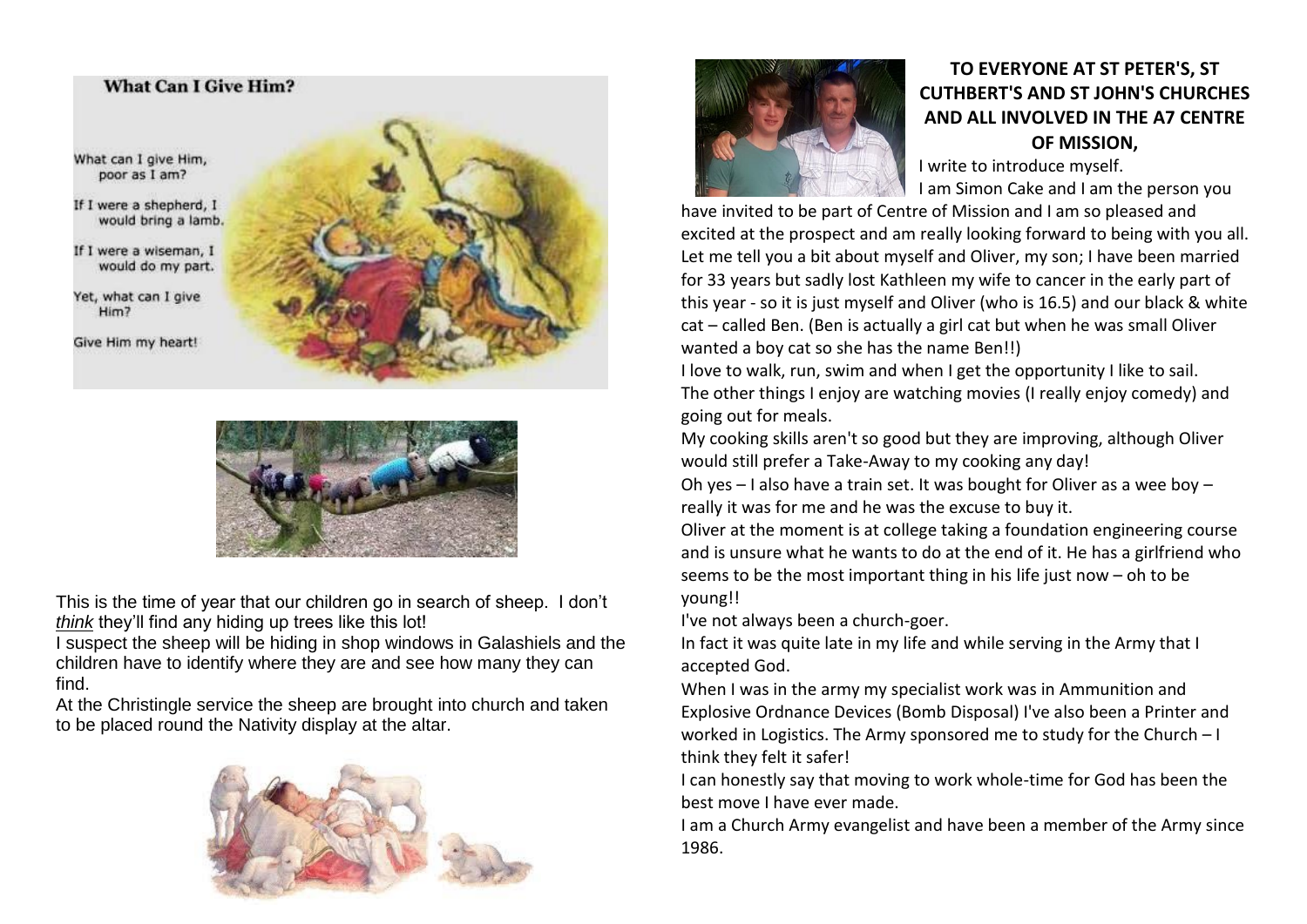My passion is very much for sharing our faith and being among people. I have been involved with Beach Missions, Holiday Clubs, Men's Breakfasts, Family Fun Days and lots of such work, alongside main-stream worship. We have worked in Yorkshire, Europe, South of England and the North East and of course we come to you from West Cumbria.

As I said at the beginning I am very much looking forward to being with you all and being part of the next step of our Churches' journey. The added bonus is that of coming to live in such a beautiful area of the country. I can't thank you enough for the support from your area that has already been shown to Oliver and I.

Please can I ask for your prayers for the A7 Centre of Mission and all our Churches as we step out together in Faith to share God's love to all we serve. And also for Oliver and I as we prepare to be with you.

With Every Blessing

Simon & Oliver Cake

Do you have any bookcases or double wardrobes or curtains that Simon might be able to use in the Rectory?

### Approximate window sizes in the Rectory NOT curtain size.

| (Measured in inches) |    | Width Height | Rails<br>Remarks                                      |  |
|----------------------|----|--------------|-------------------------------------------------------|--|
| <b>FRONT ROOM</b>    | 99 | 90           | None Drop 115                                         |  |
|                      | 76 | 90           | Drop 115<br>None                                      |  |
| <b>STUDY</b>         | 70 | 78           | <b>None</b>                                           |  |
| <b>LIVING ROOM</b>   | 69 | 76           | <b>None</b>                                           |  |
| <b>BACK BEDROOM</b>  | 53 | 53           | outside of recess<br>Yes                              |  |
|                      | 53 | 63           | $\epsilon$<br>$\epsilon\epsilon$<br>$\epsilon$<br>Yes |  |
| <b>LARGE FRONT</b>   |    |              |                                                       |  |
| <b>BEDROOM</b>       | 53 | 68           | $\epsilon$<br>$\epsilon$<br>"<br>None                 |  |
|                      | 57 | 65           | $\epsilon$<br>$\epsilon$<br>"<br><b>None</b>          |  |
| <b>SMALL FRONT</b>   |    |              |                                                       |  |
|                      |    |              |                                                       |  |

**BEDROOM** 53 65 Yes fitted inside recess Note: all the dimensions for the downstairs rooms were taken on the outside of the window recess so the shutters could still be used

Please let Mike Reynolds know if you can help. 01896 757114

## **Journey to Bethlehem**



Soon after the angel's visit, Mary and Joseph were married. Mary was due to have her baby when they were told they had to go on a long journey to Bethlehem, which was where Joseph came from This was because they had to pay a special tax. Mary had to ride on a donkey for a few days over the hills of Gallilee.

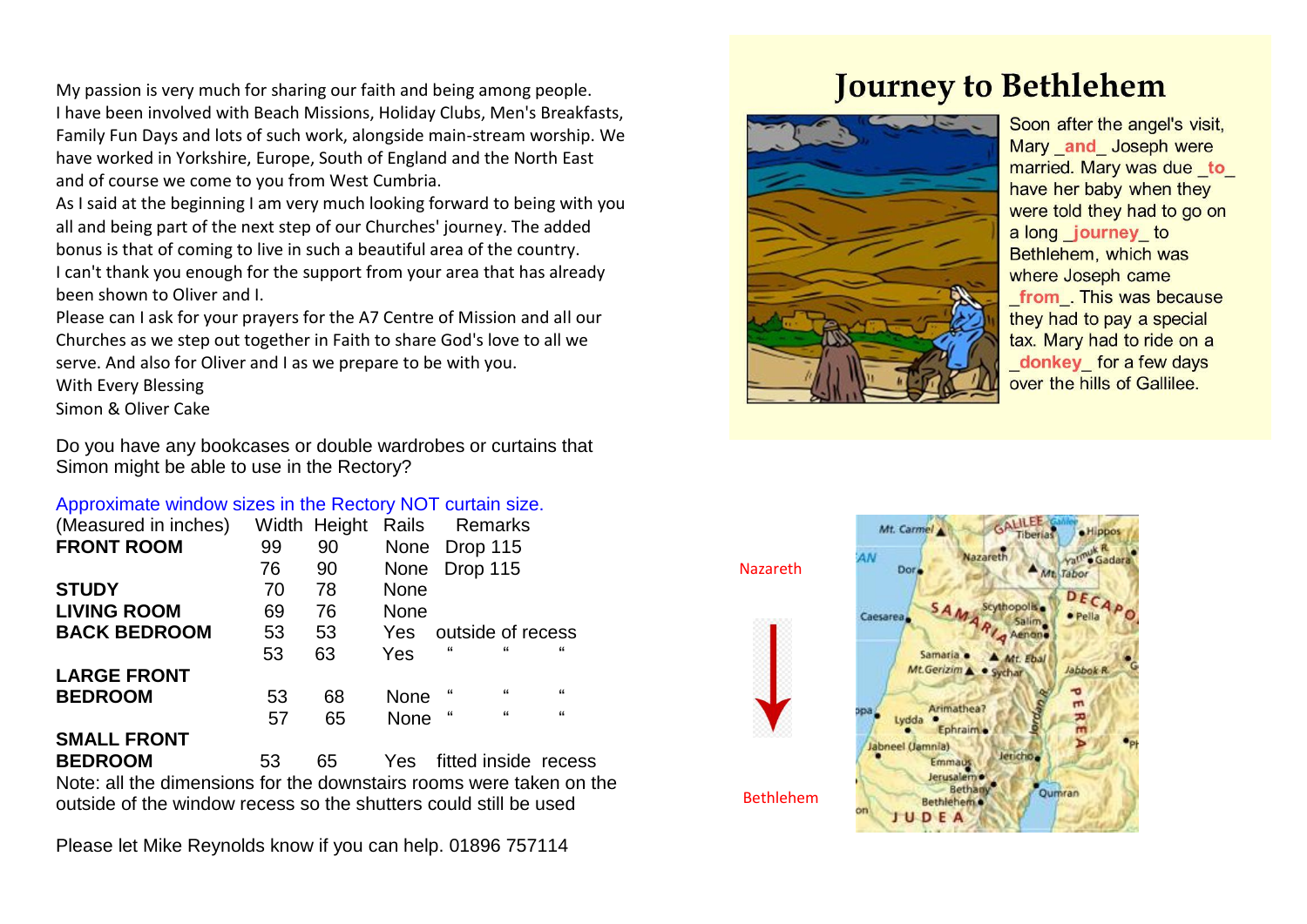### Dear Friends

I know the pace is speeding up as we approach Advent and Christmas. I know too that you will have all sorts of plans in place to mark these two great seasons and I wish you well and assure you of my prayers.

If you didn't encounter the video Advent Calendar last year may I encourage you to take a look. On the Provincial website you will find a short video each day in Advent which, this year, follows the theme 'Our Place, Our World'. It is an invitation for all us to find a moment each day to stop and to focus on the things of God.

Please find attached a letter from Bishop Mark who writes as someone who has had a long-standing association with Aberlour Childcare when he was Rector in the area. The letter comes on behalf of the College of Bishops, encouraging us to see Aberlour Childcare as a worthy cause to support this Christmas not least because of its long association with the Scottish Episcopal Church. I fear this may come too late for some of us this year, but I hope you will find ways of supporting this important work in years to come.

With my blessings for a Holy Advent and a Joyful Christmas





## **Lay Representative Report**

The Autumn Synod was held in Edinburgh on Thursday 25th October 2018.

The main part of the meeting covered the diocesan accounts and this was really well explained by Ian Lawson the diocesan treasurer. Ian and the Standing Committee had prepared a comprehensive report which detailed the reason behind the increase in quota for 2019 which is paid by each church to the diocese.

You may recalled, following last year's General Synod that there were changes to the cannons on marriage and this included marriage of same sex couples. This has led to St Thomas's, Corstorphine deciding to leave the Scottish Episcopal Church, which has had a financial consequence for the rest of the diocese.

I don't want to bore you with finances but the diocese has had a budgeted deficit on General Fund of circa £13,000 for at least the last two years (16/17). The General Fund represents the day to day operations of the diocese and a recurring deficit is unsustainable, even if it is compensated by underspending on other funds. The budgeted deficit for 2017 had in fact been for a deficit of £22,000 but due to better than expected investment income and reductions in spending, it became a £12.6k deficit. There has also been a transitional period for grants from the Provincial mission and ministry support. The amount has fallen from £61,000 in 2015 to £27,500 in 2017 however this amount is expected to increase over the next couple of years to around £40,000. This reduction has been picked up by the General Fund.

The long term aim is to return the General Fund to surplus however the budget shows a deficit of £12,500 for 2019, for the following reasons. 1) St Thomas's quota of £19,281 will end. About half of this is paid to the Provincial quota so the loss to the diocese is about £10,000 in 2019 and subsequent years.

2) The Standing Committee has usually restricted quota increases to 3%, this can fluctuate slightly due to each charges income. However for 2019 the recommendation is an increase of 5%.

3) significant additional Mission and Ministry expenditure is budgeted. Major projects include the developments in Berwickshire of a link between Eyemouth, Duns and Coldstream and our A7 Centre of Mission. Other projects include sponsorship of a mixed mode placement student, provision for discipleship trading and events, and the continuation of existing local ministry support programmes.

4) these projects use all the annual income from the St Hilda's fund and